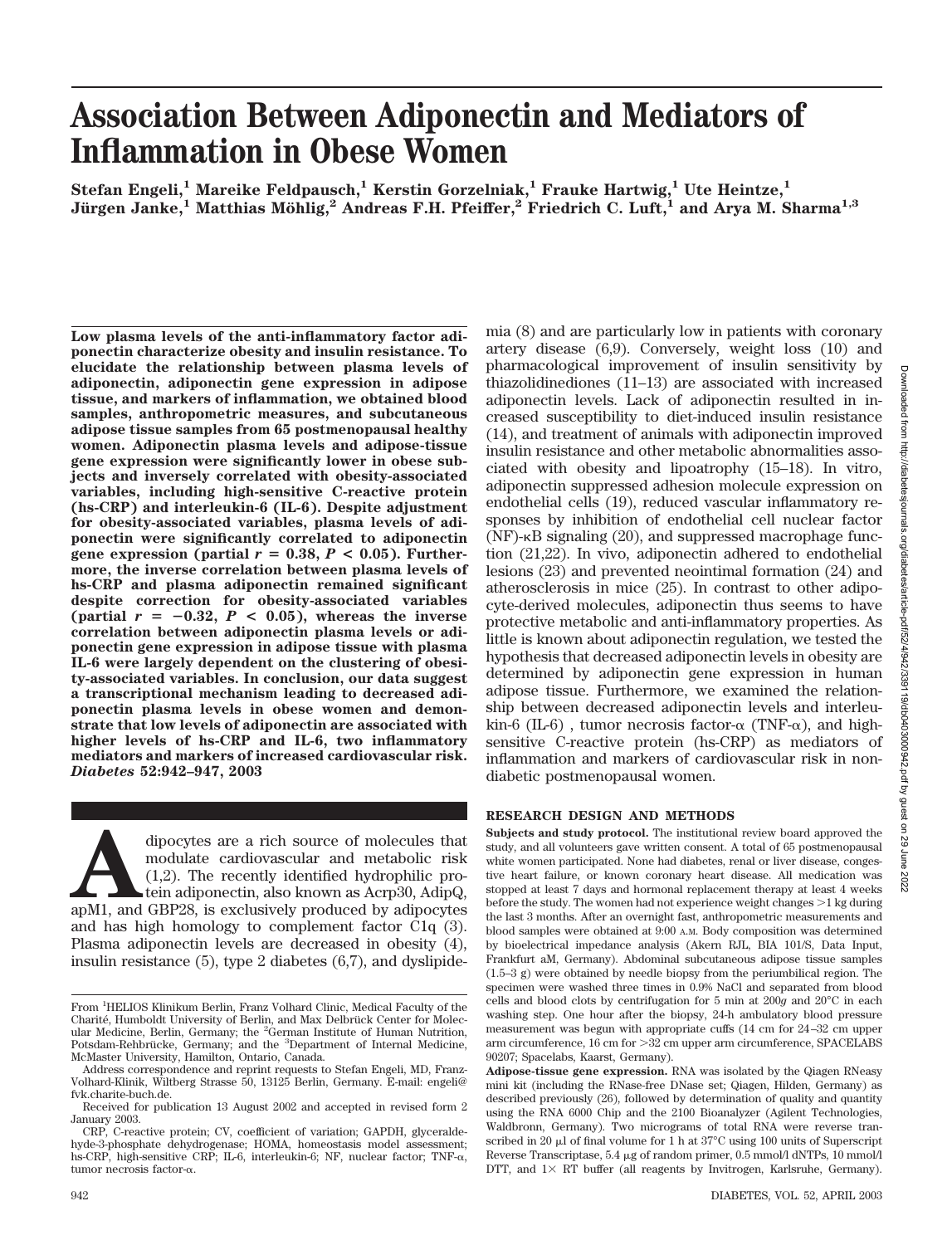Relative quantitation of gene expression was performed with the ABI 5700 sequence detection system for "Real Time PCR" (TaqMan technology: all machines, software, and chemicals by PE Biosystems, Weiterstadt, Germany) using the standard curve method and glyceraldehyde-3-phosphate dehydrogenase (GAPDH) as endogenous control (27). PCRs were performed in a total volume of  $25 \mu$ . The two-step PCR conditions were 2 min at  $50^{\circ}$ C, 10 min at 95°C, and 45 cycles of 15 s at 95°C and 1 min at 62°C.

Sequences of primers and probe for adiponectin cDNA were derived from GenBank accession number NM\_004797 using the Primer Express software: 5-GCTCTGTGCTCCTGCATCTG-3 (forward primer, 300 nmol/l final concentration), 5'-ACGCTCTCCTTCCCCATACA-3' (reverse primer, 900 nmol/l final concentration), 5' FAM-AGGTGGGCGACCAAGTCTGGCTC-TAMRA 3' (probe, 125 nmol/l final concentration). Ready-to-use TaqMan assays for human IL-6, TNF- $\alpha$ , and GAPDH genes were purchased from PE Biosystems. A standard human adipocyte cDNA was included in every TaqMan run to determine interassay coefficients of variation (CVs) for GAPDH (1.1%), adiponectin  $(1.5\%)$ , IL-6  $(0.7\%)$ , and TNF- $\alpha$   $(0.9\%)$ .

**Blood and urine variables.** Serum lipids were determined by standard procedures. Insulin resistance was individually calculated by homeostasis model assessment (HOMA) from fasting glucose (polarography; Beckmann, München, Germany) and insulin levels (radioimmunoassay; DPC Biermann, Bad Nauheim, Germany) in three blood samples drawn at 5-min intervals (28). Adiponectin plasma levels were measured in duplicate by radioimmunoassay (Linco Research, St. Charles, MO) with murine 125I-adiponectin as a competitor to plasma adiponectin and a multispecies adiponectin rabbit antiserum. Plasma adiponectin was calculated using a standard curve with recombinant human adiponectin according to the supplier. A human plasma control sample  $(n = 8)$  was included to determine intra-assay  $(5.4%)$  and interassay  $(7.2%)$ CVs. IL-6 and TNF- $\alpha$  were measured by enzyme-linked immunosorbent assay (Quantikine ELISA; R&D Systems, Minneapolis, MN) as described by the manufacturer. Control plasma was analyzed on each plate, demonstrating intra-assay CV of 7.2 and 4.5% and interassay CV of 5.4 and 21.2% for IL-6 and TNF- $\alpha$ , respectively. hs-CRP was determined by nephelometry (goat and mouse anti-human CRP antibodies; Synchron LX Systems, Beckman Coulter, Krefeld, Germany) with an interassay CV of 7.5%.

**Statistical analysis.** Data were analyzed with the SPSS 10.0.7 statistical software package. All variables were normally distributed as tested with the Kolmogorov-Smirnov test. Group comparison was performed by ANOVA followed by Bonferroni's multiple *t* test. Stepwise multiple linear regression models for plasma levels and gene expression of adiponectin,  $IL-6$ ,  $TNF-\alpha$ , and hs-CRP were calculated including BMI, waist circumference, percentage of body fat, HOMA index of insulin resistance, daily mean values of systolic and diastolic blood pressure, plasma triglycerides, and HDL cholesterol as independent variables. Results were considered statistical significant at  $P < 0.05$ .

#### **RESULTS**

**Adiponectin.** Demographic data from the study population are presented in Table 1. Adiponectin plasma levels and adipose-tissue gene expression were decreased in overweight and obese women by approximately one-third compared with lean women (Fig. 1). Additional analysis of adiponectin plasma levels and gene expression revealed the best linear curve fitting by logarithmic transformation. Stepwise multiple linear regression analysis of  $log_{10}$ -transformed adiponectin plasma levels demonstrated that plasma triglycerides and percentage of body fat explain most of the variability of the complete model ( $r = -0.58$ ,  $r^2 = 0.33, P < 0.001$  vs.  $r = -0.62, r^2 = 0.39, P = 0.001$  for the complete model). Stepwise multiple linear regression analysis of log-transformed adiponectin gene expression revealed the HOMA index and plasma triglycerides as the strongest predictors  $(r = -0.52, r^2 = 0.27, P < 0.001)$ compared with the complete model ( $r = -0.56$ ,  $r^2 = 0.32$ ,  $P = 0.007$ . The significant relationship between adiponectin gene expression and plasma levels (Fig. 2) was independent of BMI, HOMA index, waist circumference, percentage of body fat, blood lipids, and blood pressure (partial  $r = 0.38$ ,  $P = 0.012$ ).

**IL-6, TNF-** $\alpha$ **, and hs-CRP.** Plasma levels of IL-6 and hs-CRP, as well as adipose-tissue gene expression of IL-6

### TABLE 1

Demographic characteristics of the study population

| Variable                          | Lean          | Overweight                      | Obese             |
|-----------------------------------|---------------|---------------------------------|-------------------|
| $\boldsymbol{n}$                  | 20            | 25                              | 20                |
| Age (years)                       | $56 \pm 3$    | $57 \pm 4$                      | $58 \pm 4$        |
| BMI $(kg/m^2)$                    |               | $23.1 \pm 1.4$ $27.3 \pm 1.4^*$ | $35.2 \pm 3.9$ *† |
| Waist circumference (cm)          | $72 \pm 18$   | $88 \pm 10^{*}$                 | $102 \pm 10$ *†   |
| Body fat $(\%)$                   | $29 \pm 3$    | $34 \pm 3^*$                    | $41 \pm 4$ *†     |
| ABPM <sub>systolic</sub> daytime  |               |                                 |                   |
| (mmHg)                            | $118 \pm 9$   | $128 \pm 14$                    | $136 \pm 15^*$    |
| ABPM <sub>diastolic</sub> daytime |               |                                 |                   |
| (mmHg)                            | $74 \pm 6$    | $80 \pm 8$                      | $82 \pm 8^*$      |
| Mean daily heart rate             |               |                                 |                   |
| $(\min^{-1})$                     | $74 \pm 5$    | $81 \pm 8^*$                    | $82 \pm 8^*$      |
| Total cholesterol                 |               |                                 |                   |
| (mmol/l)                          | $5.4 \pm 1.1$ | $5.5 \pm 0.7$                   | $5.5 \pm 0.7$     |
| HDL cholesterol (mmol/l)          | $1.5 \pm 0.4$ | $1.4 \pm 0.3$                   | $1.3 \pm 0.3$     |
| LDL cholesterol (mmol/l)          | $3.5 \pm 1.0$ | $3.7 \pm 0.8$                   | $3.7 \pm 0.8$     |
| Triglycerides (mmol/l)            | $1.0 \pm 0.4$ | $1.0 \pm 0.4$                   | $1.3 \pm 0.6$     |
| Glucose (mmol/l)                  | $4.9 \pm 0.6$ | $5.1 \pm 0.5$                   | $5.4 \pm 0.5^*$   |
| Insulin $(mU/I)$                  | $3.0 \pm 1.8$ | $3.6 \pm 1.7$                   | $6.6 \pm 3.3$ *†  |
| <b>HOMA</b> index                 | $0.7 \pm 0.4$ | $0.9 \pm 0.4$                   | $1.6 \pm 0.9$ *†  |

All data were normally distributed and are presented as mean  $\pm$  SD. ABPM, 24-h ambulatory blood pressure measurement. Group comparison by ANOVA followed by Bonferroni's multiple *t* test.  $*P < 0.05$ vs. lean group;  $\dot{\uparrow}P < 0.05$  vs. overweight group.

and TNF- $\alpha$  increased significantly with BMI (Fig. 1). HOMA and BMI were the strongest predictors of plasma hs-CRP ( $r = 0.70$ ,  $r^2 = 0.49$ ,  $P < 0.001$  vs.  $r = 0.73$ ,  $r^2 =$  $0.53, P < 0.001$  for the complete model) and of plasma IL-6  $(r = 0.68, r^2 = 0.46, P < 0.001$  vs.  $r = 0.70, r^2 = 0.49, P <$ 0.001 for the complete model). BMI and plasma triglycerides predicted expression of the adipose-tissue IL-6 gene nearly as well as the complete regression model ( $r = 0.56$ ,  $r^2 = 0.31, P < 0.001$  vs.  $r = 0.57, r^2 = 0.32, P < 0.05$ ). Using the same multiple linear regression model, neither plasma levels nor gene expression of  $TNF-\alpha$  were significantly related to obesity-associated variables in this study. In contrast to adiponectin, plasma levels and adipose-tissue gene expression of  $IL-6$  and TNF- $\alpha$  were not correlated  $(r = 0.17, P = 0.28$  for IL-6, and  $r = 0.10, P = 0.43$  for TNF- $\alpha$ ).

**Relationship between adiponectin, IL-6, TNF-** $\alpha$ **, and hs-CRP.** Whereas the significant association between plasma levels of IL-6 and hs-CRP ( $r = -0.57$ ,  $r^2 = 0.32$ ,  $P <$ 0.001) was independent of BMI, HOMA index, waist circumference, percentage of body fat, blood lipids, and blood pressure (partial  $r = 0.47$ ,  $P = 0.005$ ), the association between adipose-tissue (IL-6) gene expression and hs-CRP was dependent on these confounding obesityassociated variables (partial  $r = 0.28$ ,  $P = 0.1$ ). No significant correlation between TNF- $\alpha$  and IL-6 or hs-CRP was found. Increased plasma levels of IL-6 and hs-CRP, however, were strongly associated with decreased plasma levels of log-transformed adiponectin (Fig. 3). The correlation between adiponectin and hs-CRP remained significant despite adjustment for the above-mentioned obesityassociated variables (partial  $r = -0.32, P < 0.05$ ), whereas the correlation between adiponectin and IL-6 was largely dependent on these variables. At the tissue level, logtransformed adiponectin gene expression was significantly and independently related to IL-6 plasma levels  $(r =$  $-0.51, r^2 = 0.27, P < 0.001$ ; partial  $r = -0.35, P = 0.031$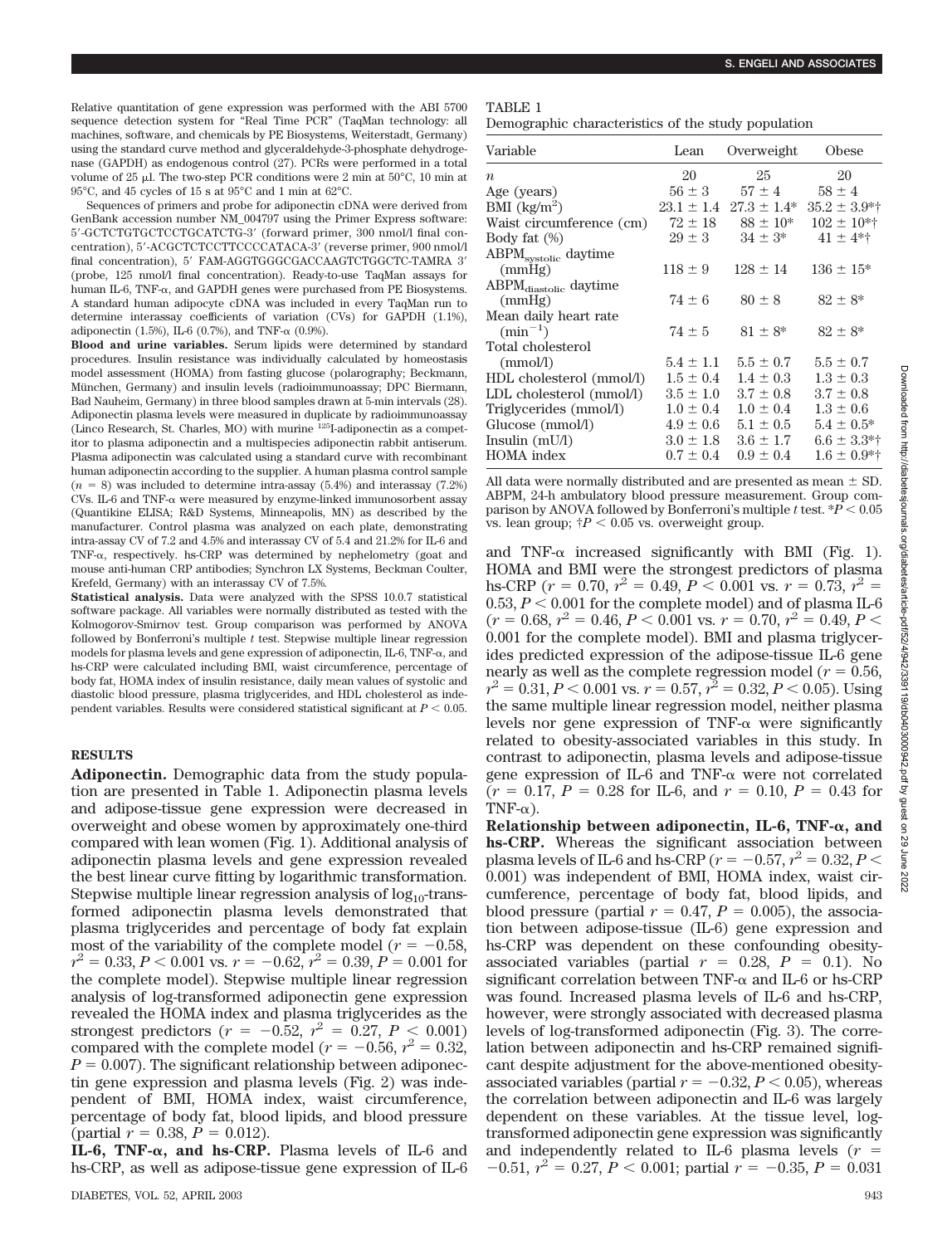## plasma levels



## adipose-tissue gene expression

obese

\* †

obese

obese

**FIG. 1. Plasma levels (left) and adiposetissue gene expression (right) of adiponectin and the proinflammatory molecules IL-6, TNF-, and hs-CRP in the study population (mean BMIs for the groups are lean, 23.1**  $\overline{1.4}$  kg/m<sup>2</sup>; overweight,  $27.3 \pm 1.4$  kg/m<sup>2</sup>; and obese,  $35.2 \pm 3.9$  kg/m<sup>2</sup>). Gene expression data of adiponectin, IL-6, and TNF- $\alpha$  are **normalized by the expression of the internal control gene GAPDH, resulting in the calculation of arbitrary units (AU). Data are expressed as mean SD. Group comparison was performed by ANOVA followed by Bonferroni's multiple** *t* **test. \****P* **< 0.05 vs. lean group; †***P* **< 0.05 vs. overweight group.**

944 DIABETES, VOL. 52, APRIL 2003

abdominal adipose tissue in our study. This finding is in contrast to a previous report in Rhesus monkeys (7), in which subcutaneous adiponectin expression was not correlated with adiponectin plasma levels. For thiazolidinedione-treated mice, however, a parallel increase in adiposetissue adiponectin gene expression and plasma levels was reported (11). In one of the first descriptions of adiponectin, Hu et al. (29) reported lower adiponectin mRNA levels in four severely obese humans. Statnick et al. (30) recently reported downregulation of adiponectin gene expression



Adiponectin/GAPDH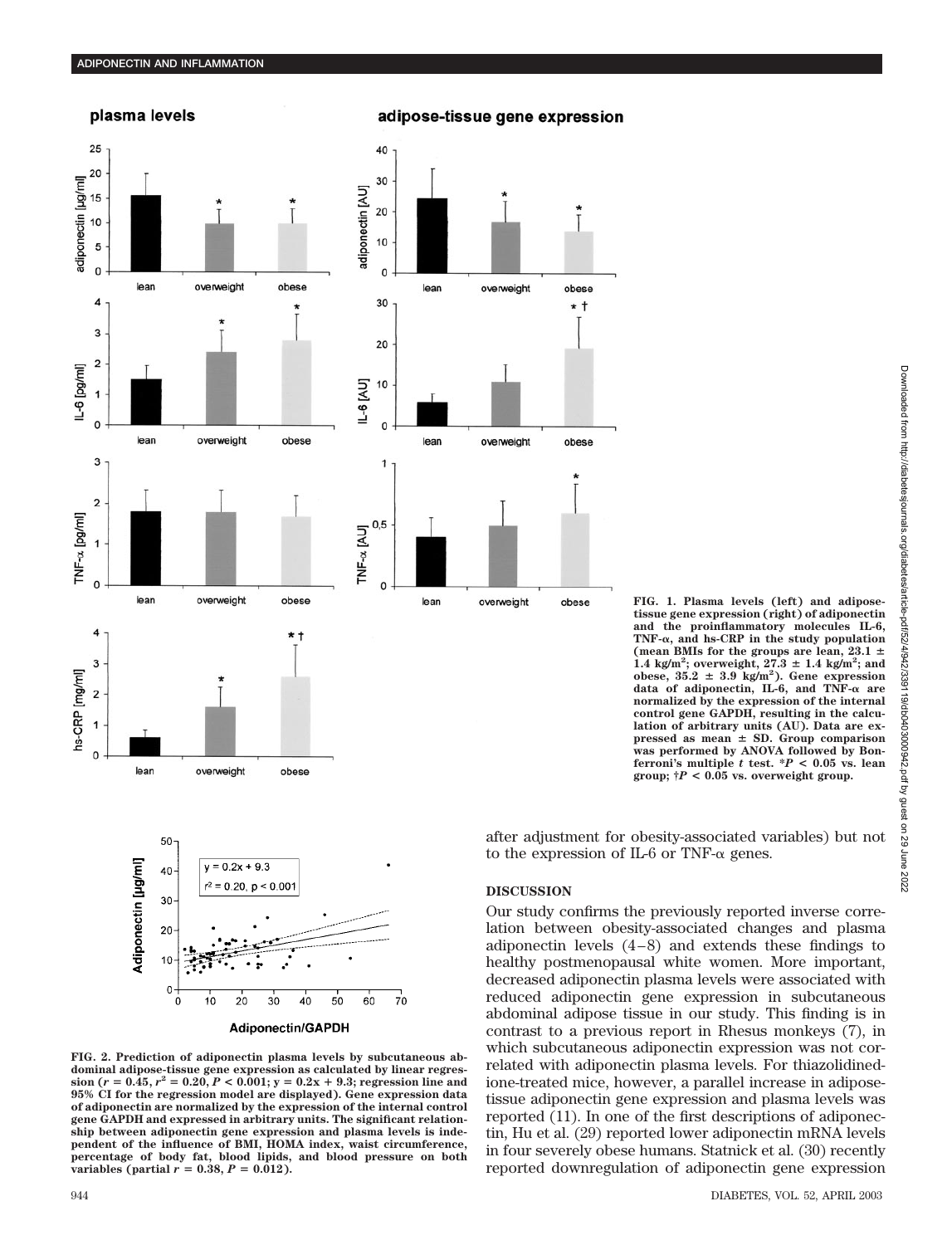

in visceral adipose tissue of obese patients with diabetes compared with nondiabetic lean and obese subjects. However, these data were obtained in fewer severely obese patients ( $n = 24$ ; BMI > 45 kg/m<sup>2</sup>). Our data, although restricted to subcutaneous abdominal adipose tissue, clearly demonstrate that adiponectin gene expression is significantly reduced in adipose tissue of obese nondiabetic subjects. The strongest effect of adiposity on downregulation of adiponectin gene expression was clearly seen at a BMI <35 kg/m<sup>2</sup>. The effect of small differences in adiposity at lower BMI levels is also reflected by the fact that adiponectin expression and plasma levels both decreased in a logarithmic manner with obesity-associated variables such as BMI or HOMA index of insulin resistance.

Insulin resistance (as indicated by the HOMA index) was a strong negative predictor of adiponectin gene expression. This correlation was independent of other confounding variables such as BMI, waist circumference, or percentage of body fat. Insulin possibly plays a role in the downregulation of adiponectin expression, or perhaps decreased adiponectin levels lead to insulin resistance and hyperinsulinemia. Although in vitro data are not conclusive on the role of insulin on adiponectin regulation (31–33), in vivo data clearly showed that hyperinsulinemia downregulates adiponectin plasma levels (34). However, administration of adiponectin reversed insulin resistance as a result of obesity or lipodystrophy (15), positively influenced hepatic glucose metabolism (17,18), and stimulated muscular fatty acid oxidation (16,35), whereas adiponectin knockout mice developed insulin resistance (14). Together, these observations suggest that insulin resistance is a consequence rather than a determinant of decreased adiponectin expression in adipose tissue. This view is supported by recent reports that low adiponectin plasma levels significantly predict the risk to develop insulin resistance or type 2 diabetes in small Pima Indian cohorts (36,37) and in a large genetically heterogeneous white cohort (38). As the insulin-sensitizing thiazolidinediones increase adipose-tissue adiponectin gene expression and plasma levels (11–13), their beneficial effects may be partly due to the stimulation of adiponectin.

Our data suggest that the clustering of increased metabolic and adiposity measures is associated with lower adiponectin levels, rather than any single variable. Our study also shows that lower adiponectin levels are attributable at least in part to transcriptional alterations in adipose tissue. Recent studies have shown that decreased generation of adiponectin observed in cultured adiposetissue explants can be abolished by unspecific inhibition of transcription and protein synthesis, suggesting the formation of an autocrine or paracrine factor that acts to **FIG. 3. Relationship between plasma levels of inflammatory markers and log-transformed adiponectin plasma levels as determined by linear regression analysis (IL-6:** *r*  $-0.40, r^2 = 0.19, P < 0.001$ ;  $y = -0.07x + 1.2$ ;  $h$ **s**-CRP:  $r = -0.45$ ,  $r^2 = 0.22$ ,  $P < 0.001$ ;  $y =$  $-0.05x + 1.13$ . The relationship between **adiponectin and hs-CRP remained significant despite correction for BMI, HOMA index, waist circumference, percentage of body fat, blood lipids, and blood pressure (partial** *r*  $-0.32$ ,  $P < 0.05$ ), whereas the relationship **between adiponectin and IL-6 is dependent on these variables.**

destabilize adiponectin protein or mRNA (32). This factor remains to be identified, but it may well be involved in the downregulation of adiponectin secretion from adipocytes of obese subjects. Other hormonal mechanisms implicated in the downregulation of adiponectin expression include glucocorticoids  $(31)$  and  $\beta$ -adrenergic activation  $(39)$ , both of which may be increased in obese individuals.

Increased adiposity is associated with increased plasma levels of inflammatory markers such as IL-6 (40,41), hs-CRP  $(42, 43)$ , and, less consistently, TNF- $\alpha$   $(44-46)$ . Especially IL-6 and hs-CRP are established risk markers for cardiovascular events (47,48). As several cytokines are also produced by adipose tissue (2), it was postulated that an "adipo-vascular" axis (24) may contribute to the increased risk of cardiovascular events in obese subjects. Recent studies suggest that adiponectin may play a role in the modulation of inflammatory vascular response by inhibiting the expression of adhesion molecules on endothelial cells  $(19)$ , inhibiting endothelial cell NF- $\kappa$ B signaling (20), and suppressing macrophage function (21,22). Furthermore, adiponectin knockout mice are prone to increased neointimal formation after vascular injury, and this susceptibility was reversed by adenoviral transfer of adiponectin to these mice (24).

Given the anti-inflammatory and vasculoprotective actions of adiponectin and the presentation of obesity as a chronic inflammatory state, the inverse association between decreased plasma adiponectin levels and increased plasma levels of hs-CRP and IL-6 in our study is not surprising. However, the inverse correlation of adiponectin and hs-CRP remained statistically significant even after adjustment for obesity-associated confounders such as anthropometric variables, ambulatory blood pressure, HOMA index of insulin resistance, and blood lipids. hs-CRP is an established early marker of vascular damage and is strongly predictive for future cardiovascular events (42,43,48). Thus, our finding of an independent inverse correlation between plasma adiponectin levels and hs-CRP may suggest that decreased production of adiponectin contributes to the systemic and vascular inflammation commonly found in obesity.

Decreased adiponectin plasma levels with increasing obesity and insulin resistance were best described by logarithmic functions, suggesting that adiponectin plasma levels deteriorate early in the development of obesity and rapidly achieve trough levels with further weight gain. Thus, the significance of low adiponectin levels for the metabolic and cardiovascular risk may not be apparent in patients beyond a certain BMI cutoff or in patients with already visible end-organ damage. This idea is supported by the observation that although low adiponectin plasma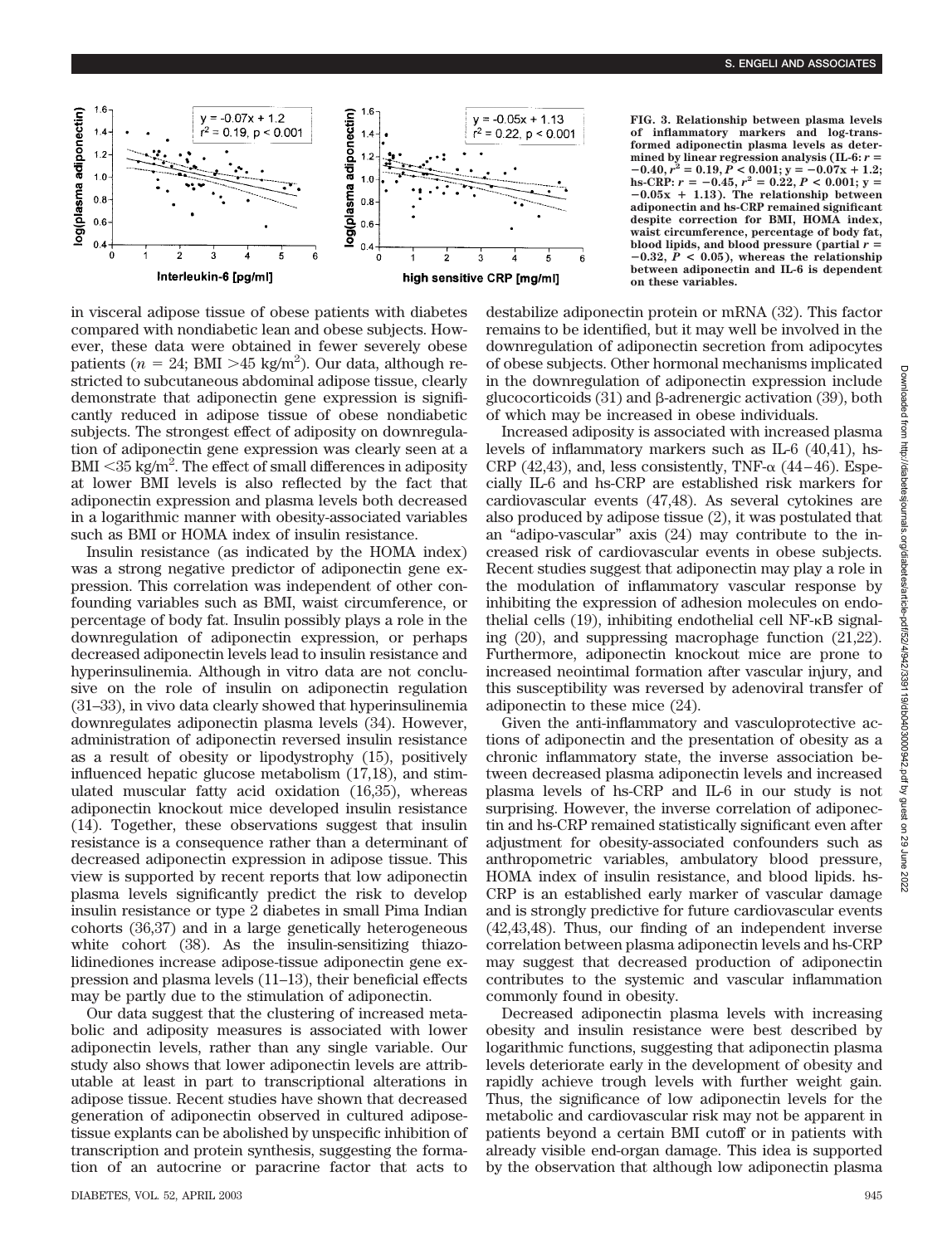levels were predictive for new cardiovascular events in hemodialysis patients (9), they were not correlated with existing retinopathy in patients with diabetes (6).

Our data suggest that decreased plasma and expression levels of adiponectin may serve as a marker of increased metabolic and inflammatory risk. As for IL-6 (49), depotspecific differences may exist for the regulation of adiponectin in adipose tissue. However, the subcutaneous abdominal adipose tissue examined in our study may be regarded as a suitable model, as we demonstrated the association between adiponectin gene expression and plasma levels. That expression levels of IL-6 or TNF- $\alpha$ , in contrast to adiponectin, were not related to the expression of these genes in adipose tissue is consistent with the finding that these molecules are secreted by a number of other cell types, whereas adiponectin is secreted exclusively by adipocytes (49).

Future studies should address the regulation of adiponectin gene expression in adipose tissue and determine whether inflammatory mediators influence this regulation.  $TNF-\alpha$  suppressed adiponectin expression in mouse 3T3-L1 clonal preadipocytes (31,33). However, 3T3-L1 cells have several different characteristics compared with human adipocytes, and we were not able to detect a close relationship between adiponectin gene expression and the expression of TNF- $\alpha$  and IL-6 within the same adipose tissue samples. These data suggest that  $\text{TNF-}\alpha$  and IL-6 do not directly downregulate adiponectin gene expression in humans. In contrast, we observed a close relationship between plasma IL-6 and adiponectin gene expression, although not independent of obesity-associated variables. This finding again supports the notion that "obesity" is a syndrome composed of metabolic disturbances, increased anthropometric variables, increased blood pressure, increased inflammatory, and possibly decreased anti-inflammatory mediators.

#### **ACKNOWLEDGMENTS**

This study was supported by the Bundesministerium für Bildung und Forschung within the framework of the German Human Genome Project (BMBF 01KW0011).

We thank Jana Böhnke, Iris Gottschalk, Gritt Stoffels, and Anke Strauß for assistance in the clinical study. We also thank Bärbel Girresch and Henning Damm for expert technical help with blood and adipose tissue samples.

#### **REFERENCES**

- 1. Engeli S, Sharma AM: Role of adipose tissue for cardiovascular-renal regulation in health and disease. *Horm Metab Res* 32:485–499, 2000
- 2. Frühbeck G, Gomez-Ambrosi J, Muruzabal FJ, Burrell MA: The adipocyte: a model for integration of endocrine and metabolic signaling in energy metabolism regulation. *Am J Physiol* 280:E827–E847, 2001
- 3. Berg AH, Combs TP, Scherer PE: ACRP30/adiponectin: an adipokine regulating glucose and lipid metabolism. *Trends Endocrinol Metab* 13:84– 89, 2002
- 4. Arita Y, Kihara S, Ouchi N, Takahashi M, Maeda K, Miyagawa J, Hotta K, Shimomura I, Nakamura T, Miyaoka K, Kuriyama H, Nishida M, Yamashita S, Okubo K, Matsubara K, Muraguchi M, Ohmoto Y, Funahashi T, Matsuzawa Y: Paradoxical decrease of an adipose-specific protein, adiponectin, in obesity. *Biochem Biophys Res Commun* 257:79–83, 1999
- 5. Weyer C, Funahashi T, Tanaka S, Hotta K, Matsuzawa Y, Pratley RE, Tataranni PA: Hypoadiponectinemia in obesity and type 2 diabetes: close association with insulin resistance and hyperinsulinemia. *J Clin Endocrinol Metab* 86:1930–1935, 2001
- 6. Hotta K, Funahashi T, Arita Y, Takahashi M, Matsuda M, Okamoto Y, Iwahashi H, Kuriyama H, Ouchi N, Maeda K, Nishida M, Kihara S, Sakai N,

Nakajima T, Hasegawa K, Muraguchi M, Ohmoto Y, Nakamura T, Yamashita S, Hanafusa T, Matsuzawa Y: Plasma concentrations of a novel, adipose-specific protein, adiponectin, in type 2 diabetic patients. *Arterioscler Thromb Vasc Biol* 20:1595–1599, 2000

- 7. Hotta K, Funahashi T, Bodkin NL, Ortmeyer HK, Arita Y, Hansen BC, Matsuzawa Y: Circulating concentrations of the adipocyte protein adiponectin are decreased in parallel with reduced insulin sensitivity during the progression to type 2 diabetes in rhesus monkeys. *Diabetes* 50:1126– 1133, 2001
- 8. Matsubara M, Maruoka S, Katayose S: Decreased plasma adiponectin concentrations in women with dyslipidemia. *J Clin Endocrinol Metab* 87:2764–2769, 2002
- 9. Zoccali C, Mallamaci F, Tripepi G, Benedetto FA, Cutrupi S, Parlongo S, Malatino LS, Bonanno G, Seminara G, Rapisarda F, Fatuzzo P, Buemi M, Nicocia G, Tanaka S, Ouchi N, Kihara S, Funahashi T, Matsuzawa Y: Adiponectin, metabolic risk factors, and cardiovascular events among patients with end-stage renal disease. *J Am Soc Nephrol* 13:134–141, 2002
- 10. Yang WS, Lee WJ, Funahashi T, Tanaka S, Matsuzawa Y, Chao CL, Chen CL, Tai TY, Chuang LM: Weight reduction increases plasma levels of an adipose-derived anti-inflammatory protein, adiponectin. *J Clin Endocrinol Metab* 86:3815–3819, 2001
- 11. Maeda N, Takahashi M, Funahashi T, Kihara S, Nishizawa H, Kishida K, Nagaretani H, Matsuda M, Komuro R, Ouchi N, Kuriyama H, Hotta K, Nakamura T, Shimomura I, Matsuzawa Y: PPARy ligands increase expression and plasma concentrations of adiponectin, an adipose-derived protein. *Diabetes* 50:2094–2099, 2001
- 12. Combs TP, Wagner JA, Berger J, Doebber T, Wang WJ, Zhang BB, Tanen M, Berg AH, O'Rahilly S, Savage DB, Chatterjee K, Weiss S, Larson PJ, Gottesdiener KM, Gertz BJ, Charron MJ, Scherer PE, Moller DE: Induction of adipocyte complement-related protein of 30 kilodaltons by PPAR agonists: a potential mechanism of insulin sensitization. *Endocrinology* 143:998–1007, 2002
- 13. Yang WS, Jeng CY, Wu TJ, Tanaka S, Funahashi T, Matsuzawa Y, Wang JP, Chen CL, Tai TY, Chuang LM: Synthetic peroxisome proliferator-activated receptor- agonist, rosiglitazone, increases plasma levels of adiponectin in type 2 diabetic patients. *Diabetes Care* 25:376–380, 2002
- 14. Maeda N, Shimomura I, Kishida K, Nishizawa H, Matsuda M, Nagaretani H, Furuyama N, Kondo H, Takahashi M, Arita Y, Komuro R, Ouchi N, Kihara S, Tochino Y, Okutomi K, Horie M, Takeda S, Aoyama T, Funahashi T, Matsuzawa Y: Diet-induced insulin resistance in mice lacking adiponectin/ ACRP30. *Nat Med* 8:731–737, 2002
- 15. Yamauchi T, Kamon J, Waki H, Terauchi Y, Kubota N, Hara K, Mori Y, Ide T, Murakami K, Tsuboyama-Kasaoka N, Ezaki O, Akanuma Y, Gavrilova O, Vinson C, Reitman ML, Kagechika H, Shudo K, Yoda M, Nakano Y, Tobe K, Nagai R, Kimura S, Tomita M, Froguel P, Kadowaki T: The fat-derived hormone adiponectin reverses insulin resistance associated with lipoatrophy and obesity. *Nat Med* 7:941–946, 2001
- 16. Fruebis J, Tsao TS, Javorschi S, Ebbets-Reed D, Erickson MR, Yen FT, Bihain BE, Lodish HF: Proteolytic cleavage product of 30-kDa adipocyte complement-related protein increases fatty acid oxidation in muscle and causes weight loss in mice. *Proc Natl Acad SciUSA* 98:2005–2010, 2001
- 17. Berg AH, Combs TP, Du X, Brownlee M, Scherer PE: The adipocytesecreted protein Acrp30 enhances hepatic insulin action. *Nat Med* 7:947– 953, 2001
- 18. Combs TP, Berg AH, Obici S, Scherer PE, Rossetti L: Endogenous glucose production is inhibited by the adipose-derived protein Acrp30. *J Clin Invest* 108:1875–1881, 2001
- 19. Ouchi N, Kihara S, Arita Y, Maeda K, Kuriyama H, Okamoto Y, Hotta K, Nishida M, Takahashi M, Nakamura T, Yamashita S, Funahashi T, Matsuzawa Y: Novel modulator for endothelial adhesion molecules: adipocytederived plasma protein adiponectin. *Circulation* 100:2473–2476, 1999
- 20. Ouchi N, Kihara S, Arita Y, Okamoto Y, Maeda K, Kuriyama H, Hotta K, Nishida M, Takahashi M, Muraguchi M, Ohmoto Y, Nakamura T, Yamashita S, Funahashi T, Matsuzawa Y: Adiponectin, an adipocyte-derived plasma protein, inhibits endothelial NF-KB signaling through a cAMP-dependent pathway. *Circulation* 102:1296–1301, 2000
- 21. Yokota T, Oritani K, Takahashi I, Ishikawa J, Matsuyama A, Ouchi N, Kihara S, Funahashi T, Tenner AJ, Tomiyama Y, Matsuzawa Y: Adiponectin, a new member of the family of soluble defense collagens, negatively regulates growth of myelo-monocytic progenitors and functions of macrophages. *Blood* 96:1723–1732, 2000
- 22. Ouchi N, Kihara S, Arita Y, Nishida M, Matsuyama A, Okamoto Y, Ishigami M, Kuriyama H, Kishida K, Nishizawa H, Hotta K, Muraguchi M, Ohmoto Y, Yamashita S, Funahashi T, Matsuzawa Y: Adipocyte-derived plasma protein, adiponectin, suppresses lipid accumulation and class A scavenger